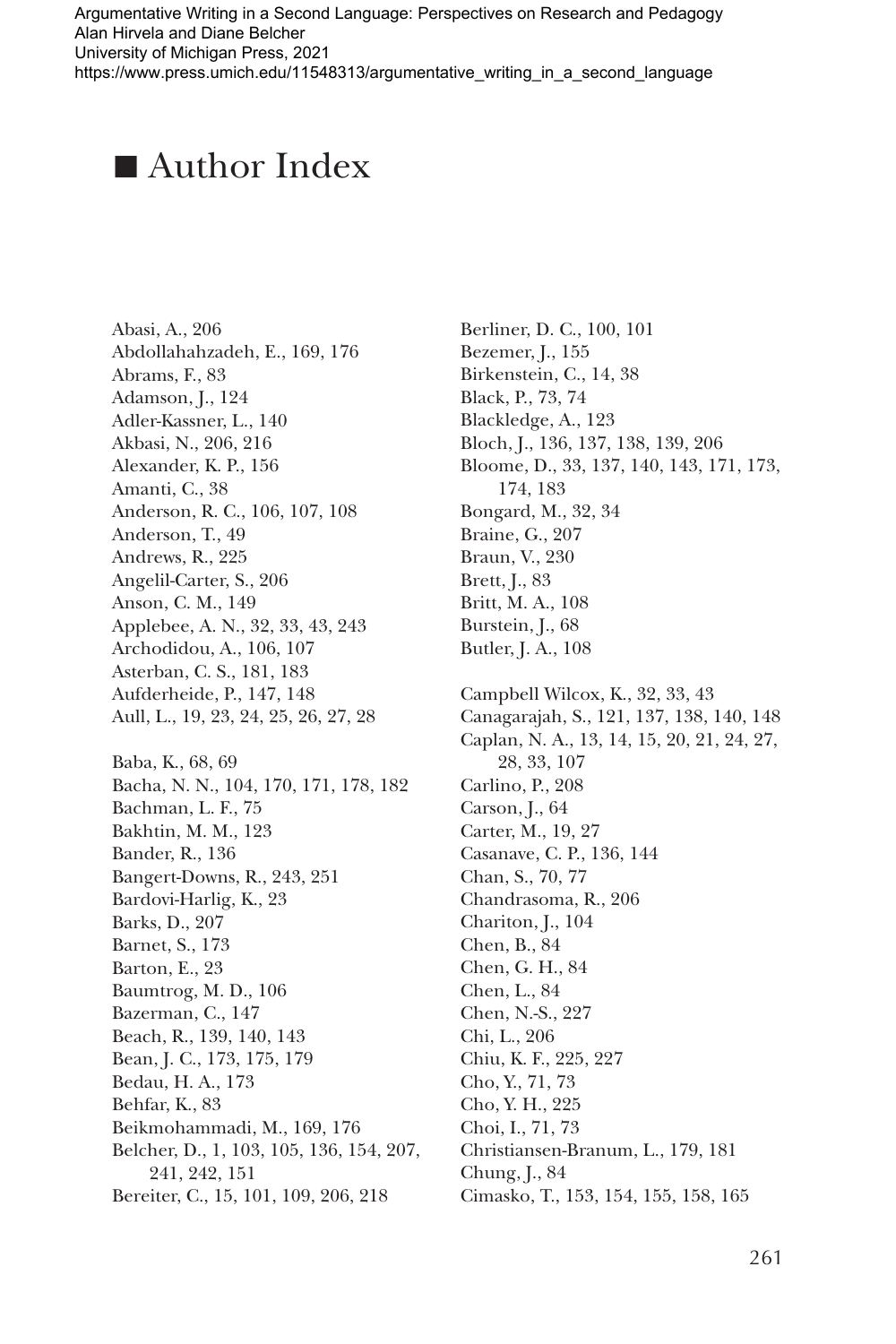**Index**

Clarke, V., 230 Coffin, C., 51, 52 Connolly, S. K., 244 Connor, U., 1, 13, 16, 17, 19 Cook, H. G., 43 Cottrell, S., 188 Coulson, D., 124 Creese, A., 123 Creswell, J. W., 229 Crowell, A., 175, 180, 181, 182, 183, 225 Crusan, D., 17, 33, 64 Cumming, A., 64, 68, 69, 109 Cummins, J., 123 Dawson, C., 32, 33, 43 de Jong, E. J., 44 de Oliveira, L. C., 15 Denzin, N., 158 DePalma, M., 155, 156, 165 Destrighter, T., 33 Downs, D., 243 Dreyfus, H. L., 100 Dreyfus, S., 48, 49 Dreyfus, S. E., 100 Du, Y., 190 Dunn, M. B., 178 Duppenthaler, P. M., 244 Durst, R., 14, 243 Eckstein, G., 104 Economodou, D., 62 Ede, L., 136 Ellery, K., 206, 219 Ene, E., 13, 16, 17, 19 Eouanzoui, K., 68, 69 Erdosy, U., 68, 69 Erdusan, S., 188, 190 Ewert, D., 66, 77 Fan, J., 85 Farsani, M. A., 169, 176 Feak, C. B., 20, 23, 136 Feeze, S., 207, 209 Felton, M., 225 Ferlazzo, L., 35, 42, 43, 44 Ferris, D., 22, 100, 118, 119, 120 Flor, M., 68

Gan, Q., 199 Garcia, O., 43, 124 Gardner, S., 16, 54, 57, 152 Garinto, L. A. B., 153 Gebril, A., 17, 68, 69, 70, 72, 78 Geisler, C., 102 Gieve, S., 123 Gil, J., 189 Gilbert, M. A., 106 Gilliland, B., 32 Goff, B., 178 Gombert, A., 188 Gomez-Laich, M. P., 57 Gonzalez, N., 38 Graff, G., 14, 38 Grapin, S. E., 44, 45 Graves, B., 206, 216 Grooms, J., 171, 172, 175 Grootendorst, R., 106 Guang, X., 85 Guo, L., 69 Haas, A., 44, 45 Hafner, C. A., 136, 155, 156, 159, 163 Hall, J., 118 Hamp-Lyons, L., 75 Hample, D., 106 Hand, B., 171 Handa, C., 153 Hao, J., 50, 55 Harper, C. A., 44 Harrison, C., 73–74 Hatano, G., 101 Hayden, H. E., 101 Hayes, H., 22 Hedgcock, J. S., 100 Helms-Park, R., 224 Hemberger, L., 169, 170, 171, 176, 179, 180, 181, 182, 183 Henderson Lee, S., 241 Hessler, B., 136 Hew, F. K., 225, 227 Hill, C. A., 153 Hillman, J., 232 Hillocks, G., 106 Hinds, J., 85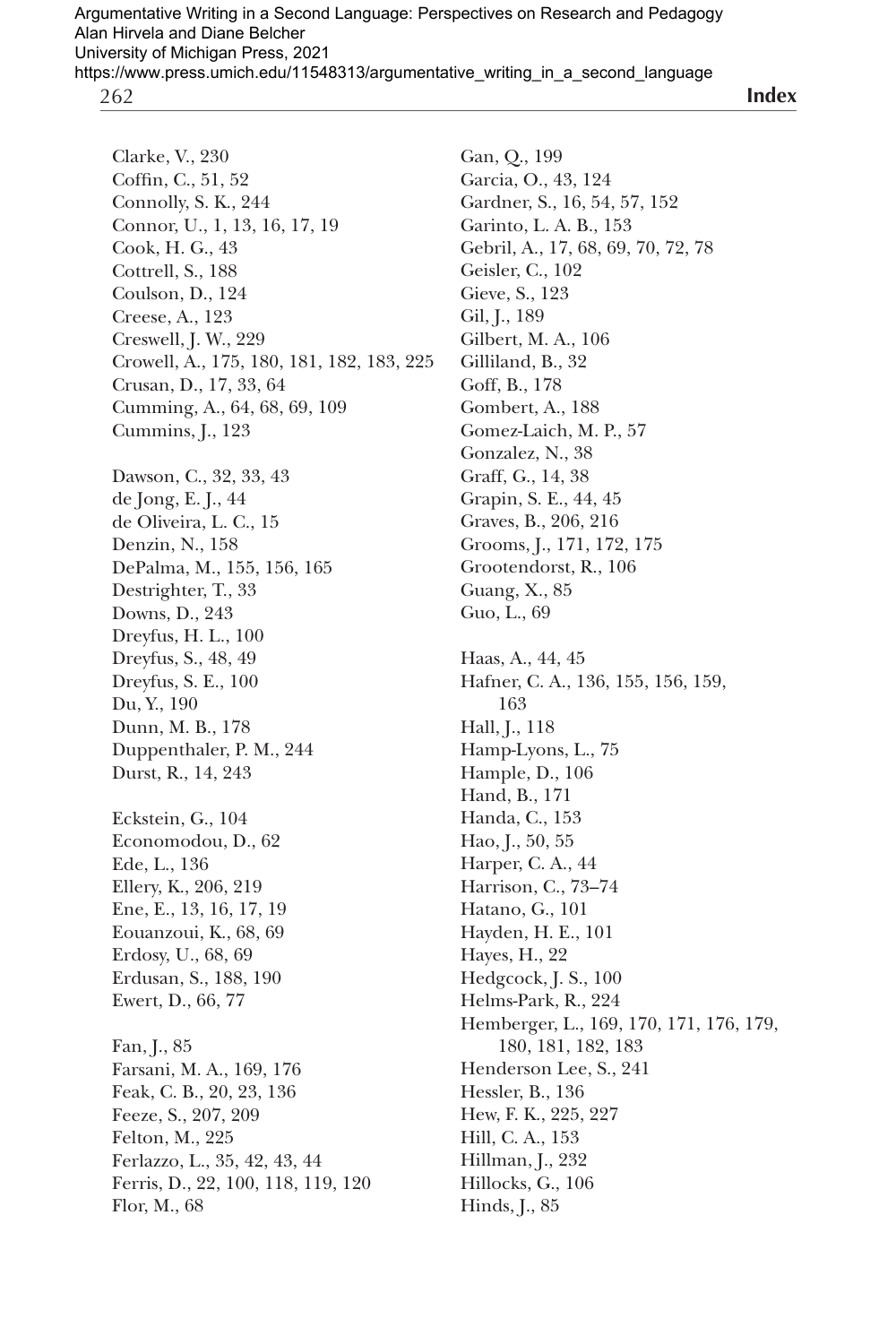Argumentative Writing in a Second Language: Perspectives on Research and Pedagogy Alan Hirvela and Diane Belcher University of Michigan Press, 2021

https://www.press.umich.edu/11548313/argumentative\_writing\_in\_a\_second\_language

 $\blacksquare$  Index

Hirvela, A., 2, 13, 32, 33, 36, 37, 42, 44, 64, 83, 88, 90, 100, 102, 103, 104, 109, 110, 115, 137, 140, 143, 152, 169, 170, 171, 173, 183, 187, 205, 223, 224, 240, 241, 242 Hjorstshoj, K., 22 Hoegh-Omdal, L., 33 Hoffman, M. H. G., 106 Holowchak, M., 190 Holtzman, S., 68 Hornberger, N. L., 122 Horner, B., 119, 149 Horverak, M. O., 32 Huang, H.-T., 78 Huang, S.-T., 78 Hughes, W., 189, 190, 193 Hull-Sypnieski, K., 35, 42, 43, 44 Humphrey, S., 48, 49, 50, 62 Hung, I.-C., 227 Hung, S.-T., 78 Hurley, M., 243, 251 Hyland, K., 24, 100, 148, 207, 223, 224, 225, 227, 250 Ilya, M., 189 Inagaki, K., 101 Inch, E. S., 115 Inoue, C., 70, 87 Iordanaou, K, 179, 180, 181, 182 Irions, A. L., 106 Ivanic, R., 138 James, M., 68, 69 Jang, J., 171, 172 Janik, A., 225 Jaszi, P., 147, 148 Jensen, L., 118 Jewett, C., 155 Johns, A. M., 1, 13, 14, 15, 16, 18, 20, 21, 24, 27, 28, 68, 107, 206, 217 Johnson, S., 124 Jonassen, D. H., 90, 156, 169, 170, 225 Jones, C. D. O., 179, 181 Jones, N., 73, 74 Jones, R. H., 155, 159, 163 Kabilan, M. K., 244 Kalamkarian, H. S., 187

Kantor, R., 68, 69 Karabacek, E., 169 Kaufman, J. A., 32, 34 Keck, C., 206, 217 Kessler, G., 231 Khait, V., 169, 170, 171, 176, 180 Kibler, A. K., 31, 33, 35, 43, 240 Kim, A.-Y. A., 75 Kim, B., 90, 156, 169, 170 Kim, H. J., 75 Kim, K.-Y., 106, 107 King, J., 67 Kinshuk, 227 Kirkpatrick, A., 84 Knoch, U., 65 Knudson, R. E., 225 Kostka, I., 206 Kress, G., 155 Krippendorff, K., 34 Kuhn, D., 106, 169, 170, 171, 174, 175, 176, 179, 180, 181, 182, 183 Kuhn, T., 135 Kuo, L.-J., 108 Lam, M. W., 227 Lambert, J., 136, 137 Langer, J. A., 243 Latour, B., 135, 136, 139, 141, 143, 147 Lauterbach, M., 187 Lavery, J., 189, 190, 193 Lea, M. R., 237 Leander, K., 154 Lee, C., 73, 74 Lee, I., 109 Lee, O., 44, 45 Lee, Y.-W., 66 Leki, I., 64, 100, 110 Levi-Strauss, C., 138, 139, 145, 148 Li, L., 190 Li, X., 190 Lian, S., 84, 85, 89 Lincoln, Y., 158 Lin, T. J., 171, 174, 183 Linquanti, R., 43 Liu, D. H., 199 Liu, F., 104, 223, 225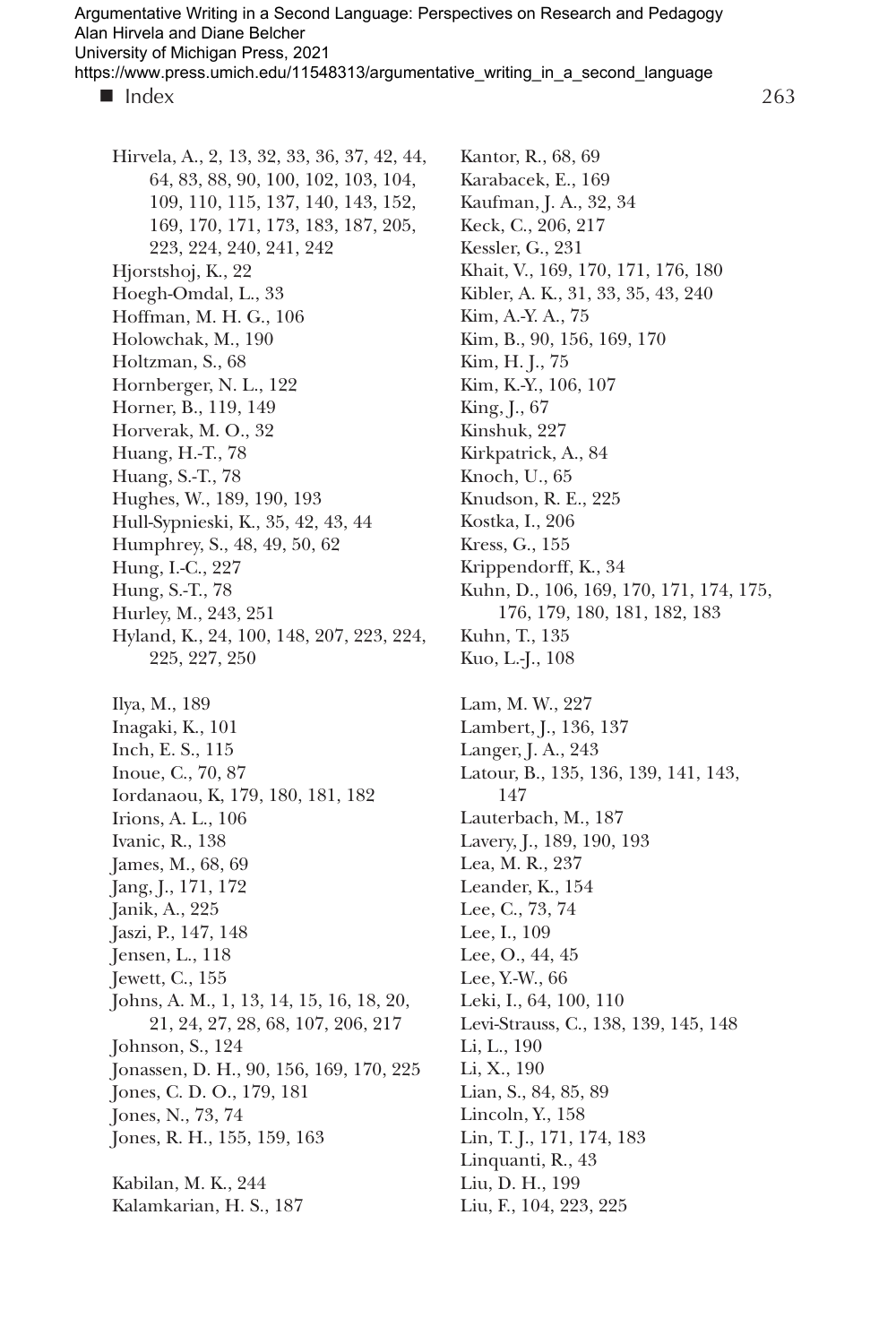**Index**

Liu, P. E., 190 Liu, R. Q., 188 Liu, T., 225 Liu, X., 85 Liu, Y., 84, 86 Liu, Y.-Q., 86 Llosa, L., 44, 45 Lo, J. L., 225 Lohani, V. K., 225 Lu, X., 84 Lunsford., A. A., 14, 105, 136 Lyons, S. R., 119 Maas, C., 236 Macagna, F., 106 Madnani, N., 68 Mahboob, A., 48, 49 Mainee, Z., 243, 251 Makalela, L., 124 Manchon, R. M., 241 Marra, R. M., 225 Marshall, B., 73, 74 Martin, J. R., 48, 49 Mason, L., 190, 193, 201 Mastroianni, M. P., 72, 73, 74 Matos, F., 170, 176, 179, 180, 181, 182, 183 Matsuda, P., 119, 141 Mayes, P., 68, 206, 207 McCollum, R. M., 104 McNamara, D., 69 McNurlen, B., 106, 107 Means, M. L., 189 Medawar, P. W., 139 Melzer, D., 14, 16, 17, 18 Mendelson, M., 104 Mercier, H., 189 Merriam, S. B., 230 Michel, T., 147 Miller, R. T., 3, 50, 51, 108, 241 Miller-Cochran, S., 118, 119 Millwood, K. A., 189 Mitchell, S., 3 Mitchell, T. D., 3, 14, 15, 50, 57, 62, 104, 108 Moll, C., 38 Monk, M., 190

Montee, M., 70, 76 Moore, J. L., 149 Mott-Smith, J., 206 Murray, D., 22 Nachowitz, M., 32, 33, 43 Naver, J. A. S., 153 Neff, D., 38 Nelson, M. E., 155, 162, 169 Nesi, H., 16, 152 Newell, G. E., 31, 33, 36, 137, 139, 140, 143, 171, 173, 174, 183, 188, 243 Newman, Y., 189 Ng., M. M., Y., 109 Nguyen-Jahial, K., 106, 107 Nian, Z., 84 Nordquist, R., 22 Norman, D., 136 Norton-Meier, L., 171 Novak, J., 71, 73 Nowacek, R. S., 20 Nussbaum, E. M., 181, 183 Odlin, T., 123 O'Halloran, A. L., 32, 189., 190 O'Halloran, K., 155 Ohta, R., 77 Olsen, A. W., 178, 188 Ong, W. J., 138, 148 Opfer, V. D., 32, 34 Ortmeier-Hooper, C., 119 Osborne, J., 188, 190 Palmer, A. S., 75 Park, D, B., 148 Parker, K., 65 Payne, J. D., 32, 34 Pecorari, D., 205 Peng, K., 84 Pennycook, A., 206 Perelman, C., 142, 145 Perkins, D. N., 148, 149 Perin, D., 187

Pessoa, S., 3, 14, 15, 50, 51, 57, 62, 104, 108, 241 Piolat, A., 187

Plakans, L., 17, 67, 68, 69, 70, 72, 77, 78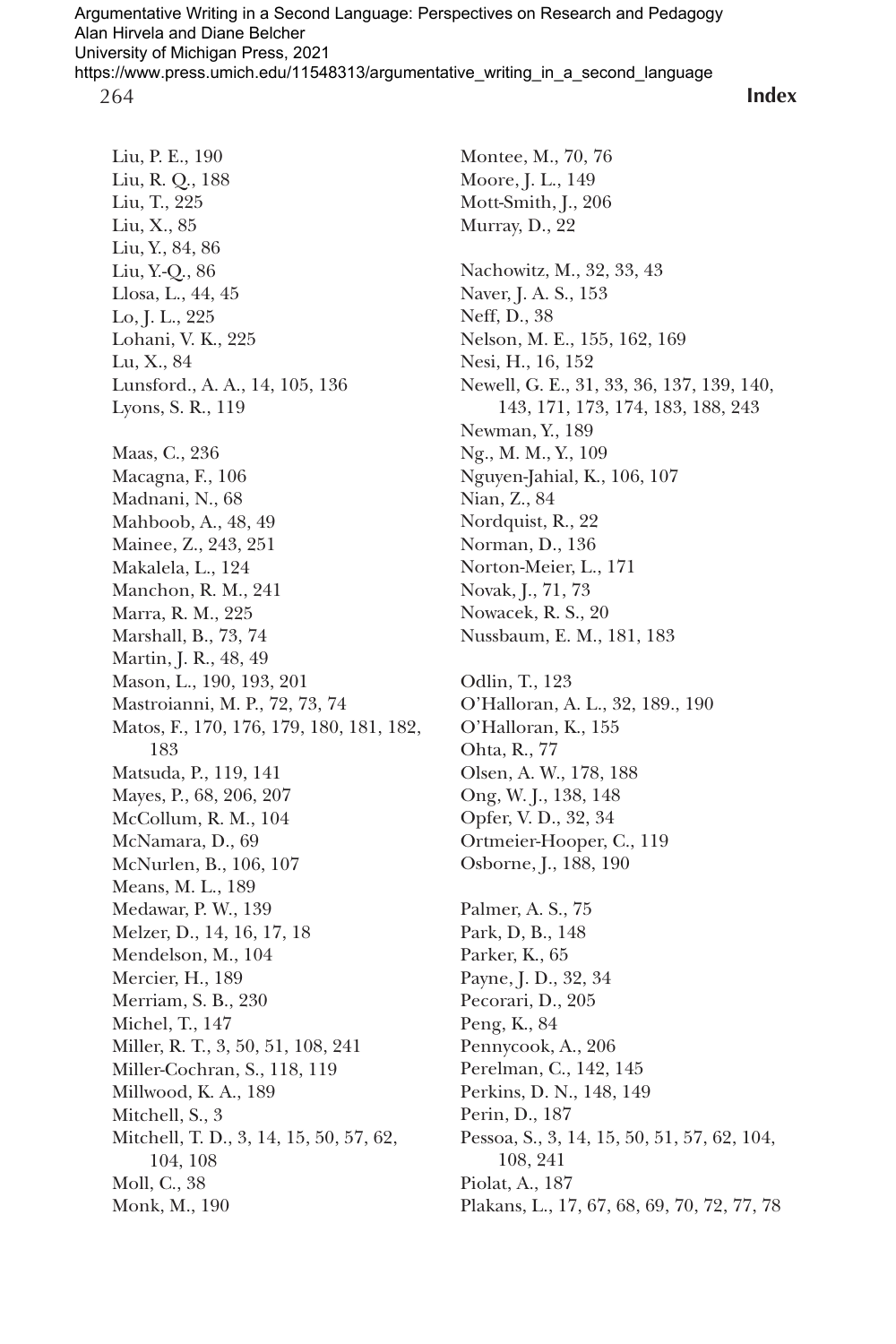265

Poole, R., 104 Powers, D. E., 69 Prior, P., 33 Purpura, J. E., 73, 74 Qin, J., 169 Qin, P., 84, 89 Qu, W., 165 Quinlan, T., 66 Ratcliffe, K., 122 Raufman, J., 187 Rieke., R., 225 Ren, J., 86 Resnick, L. B., 190 Reznitskaya, A., 106, 107, 108 Ridolfo, J., 147 Rijmen, F., 71, 73 Ringer, J. M., 156 Rose, S. K., 119 Rousey, J.-Y., 187 Rubin, D. L., 190 Ruecker, T., 33 Ruiz-Flores, M., 218 Rundell, T. D., 101 Ruszkiewicz, J. J., 14, 105 Salmon, M., 190 Salomon, G., 148, 149 Salter-Dvorak, H., 104 Saltz, L., 252 Sampson, V., 171, 172, 174, 175 Sanchez-Burks, J., 83 Sandoval, W. A., 189 Saville, N., 73, 74 Sawaki, Y., 66 Scardamalia, M., 15, 101, 109, 206, 218 Schleppengrell, M. J., 121 Schneider, J., 118 Schwartz, B, B., 189 Seloni, L., 242, 245 Seltzer, K., 124 Shapin, S., 136 Shapiro, S., 119 Shattuck, J., 49 Shen, D., 225 Shephard, L. A., 73

Sheridan, D., 147 Shi, Y., 170, 176, 179, 180, 181, 182, 183 Shieh, R., 190 Shin, D., 153, 154, 155, 158, 165 Shin, S.-Y., 66, 67 Shuck, M., 120 Shulman, L. S., 102 Siczek, M., 119 Silva, T., 1 Simon, S., 188, 190 Sitajalabhorn, W., 65 Smith, B. E., 163 Smith, J., 139, 140, 143 Smith, S. L., 15 Smyntek-Gworek, S., 102 Sommers, N., 252 Spencer-Rodgers, J., 84 Sperber, D., 189 Spivey, N., 67 Sprouse, R. A., 123 Stanovich, K. E., 225 Stapleton, P., 104, 176, 188, 193, 194, 197, 223, 224, 225 Stevens, K., 106 Stiggins, R. J., 73 Street, B., 237 Strong, A., 179, 181 Swales, J. M., 20, 23, 136, 206, 207 Tardy, C., 17, 21, 22, 33, 43, 146, 149, 153 Taylor, L., 70 Tetrault, J., 68 Tetrault, S. L., 119 Thompson, C., 206 Tomas, Z., 206 Toplak, M. E., 225 Toulmin, S., 1, 33, 37, 90, 95, 103, 105, 107, 121, 124, 156, 170, 173, 176, 188, 192, 207, 225 Trites, L., 24 Tsui, A. B. M., 102, 109 Turner, C. E., 73, 74, 77 Unaldi, A., 245 Unworth, L., 155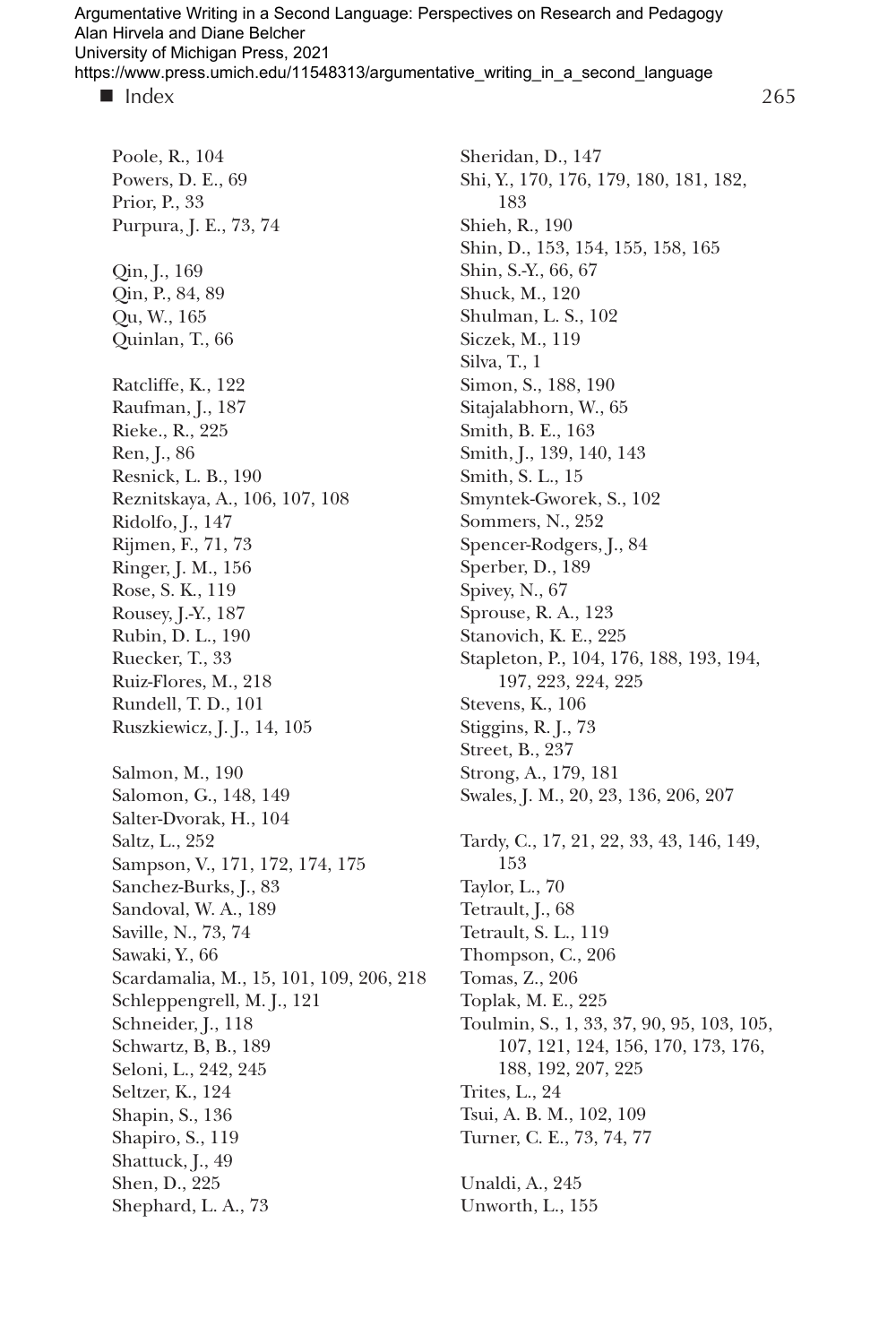**Index**

Valdes, G., 31, 33, 35, 43, 121 Valdez, P. N. M., 153 VanDerHeide, J., 31, 139, 140, 143, 178, 188 van Eemeren, F. H., 106 Velasco, P., 43 Voss, J. F., 189 Wald, M., 118 Walqui, J. P., 171, 172, 174, 175 Walters, K., 14, 105 Walton, D., 106 Wang, N., 86 Wardle, E., 140, 243 Warnick, B., 115 Watanabe, Y., 66, 69 Wathen, S. H., 190 Watts, P., 207 Weigle, S. C., 65, 70, 76 Weimer, M., 125 Weiser, I., 119 Wen, Q. F., 188 White, P. R. R., 53 Wilber, D., 120 Wiley, D., 148 Wilkinson, M. J., 137

William, D., 73, 74 Wingate, U., 104, 225, 234 Wolfe, C. R., 108 Wu, S., 225 Wu, S.-Y., 190 Wu, W. V., 190 Wu, Y. A., 176, 188, 193, 194, 197 Wyndhoff-Olsen, A., 32 Xu, Z., 84 Yalcin, S., 245 Yang, H.-L., 67 Yang, Y., 85 Yasim, S., 24 Yeh, S. S., 192, 194 Yi, Y., 154, 244 Yigitoglu, N., 242, 251 Yigitoglu-Aptoula, N., 245 Yuan, R., 109 Yuan, Y., 85 Yun, M., 85, 89 Zeits, C. M., 190 Zhang, H., 89 Zou, M., 190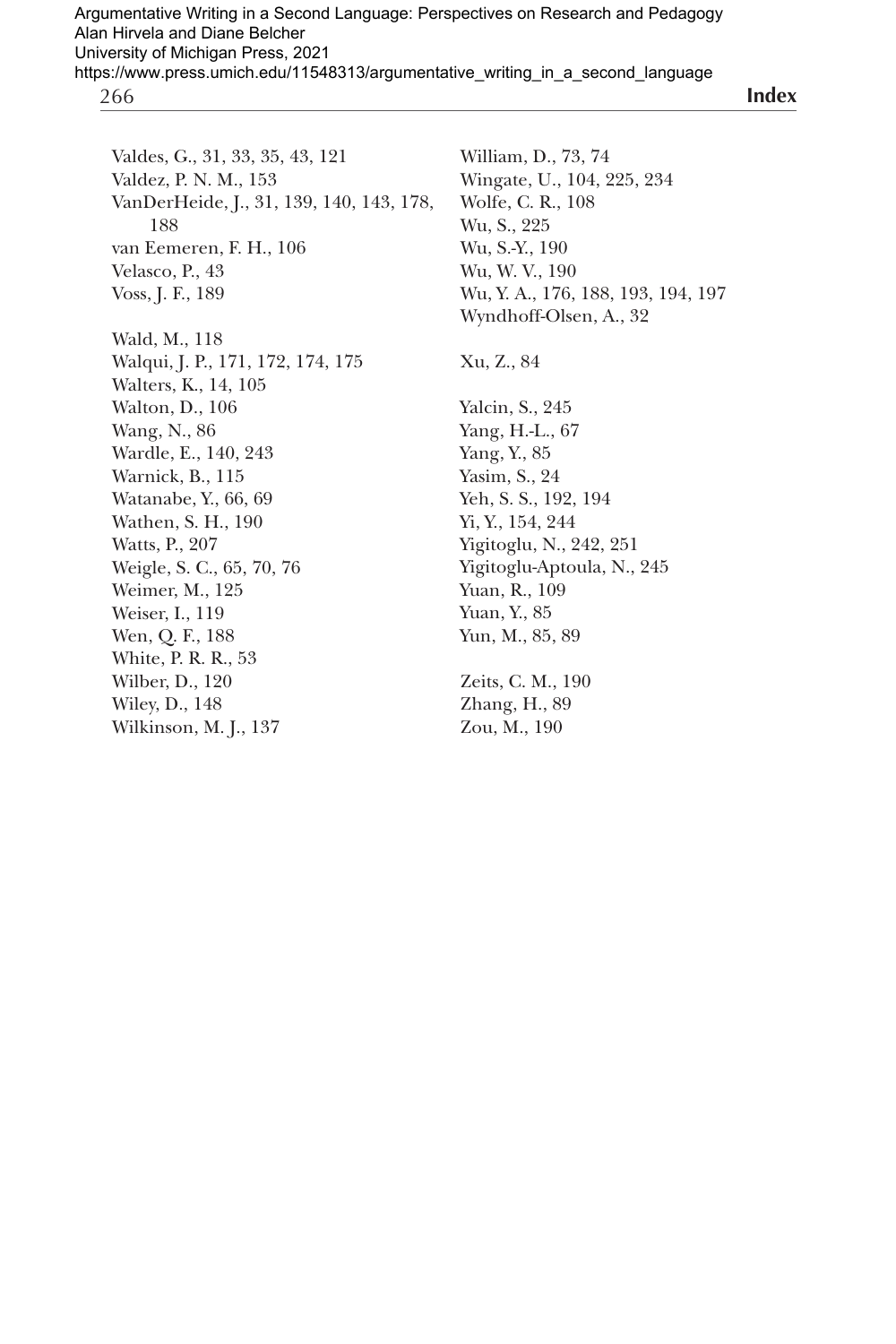Argumentative Writing in a Second Language: Perspectives on Research and Pedagogy Alan Hirvela and Diane Belcher University of Michigan Press, 2021

https://www.press.umich.edu/11548313/argumentative\_writing\_in\_a\_second\_language

## **•** Subject Index

Acceptability, 189, 196, 197 Adaptive experts, 101, 102, 109, 110 Adaptive expertise model, 101–102, 109, 110 Analytic rubric/scale, 75, 87, 175, 194, 211 Argument as critical discussion approach, 106 Argument as inquiry approach, 106 Argument as mode, 42–43 Argument as problem-solving approach, 106 Argument as reasoning, 42, 122, 170 Argument-based inquiry, 4, 42, 88, 122, 129, 156, 169, 170, 171–172, 178, 180, 182, 183, 184 Argument-persuasion distinction, 105 Argument schema, 108, 181, 182, 187, 211 Argument strategems, 108 Argumentative summary essay, 67 Arguing to learn, 37, 83, 87, 88, 90, 91, 93, 95, 96, 104, 105, 106, 170, 171, 172, 181, 182, 183, 241, 242 Arguing to display identity approach, 106 Backing, 1, 107, 170, 188 Bystander effect, 88, 89, 90, 91, 92 Case-to-case argument approach, 106 Coalescent argument approach, 106 Claims, 1, 17, 19, 20, 22, 23, 24, 25, 40, 51, 52, 56, 61, 69, 70, 82, 83, 86, 90, 92, 93, 94, 106, 107, 108, 128, 136, 137, 142, 147, 148, 153, 159, 160, 171, 172, 176, 177, 188, 189, 192, 193, 194, 195, 207, 223, 248

Claim-evidence-exploration approach, 188, 192–193, 198, 199 Claim-justification-conclusion pattern, 82, 91 Collaborative reasoning approach, 106 Competent teacher, 100, 109 Counterarguments, 1, 70, 75, 90, 93, 104, 107, 153, 176, 177, 179, 180, 183, 187, 188, 189, 190, 193, 194, 195, 198, 199, 200, 207, 215, 216, 223, 225 Critical thinking, 31, 82, 85, 91, 123, 125, 126, 127, 128, 169, 173, 175, 188, 190, 222, 234, 237, 240, 248, 251 Crystallized expertise, 101 Data, 1, 90, 107, 170, 171, 181, 195, 207 Dialogic argumentation/reasoning, 104, 174, 182, 183 Dialogic literary argumentation, 174 Deductive approach, 86 Design perspective, 154 Difference as explanation, 120, 124– 125, 129 Difference as problem, 118 Difference as resource, 117, 125, 126, 130 Digital argument, 147, 154, 156, 164, 165, 166 Digital storytelling, 136–139, 140, 148 Direct copy/copying, 67, 68, 70, 206, 208, 213, 214, 217, 219 Emergent arguments, 108 Evidence, 1, 22, 25, 40, 41, 51, 53, 56, 59, 70, 86, 89, 93, 94, 106, 107, 108, 128, 143, 148, 153, 160, 170, 171, 192, 176, 179, 183, 189, 190, 191,

192, 193, 194, 225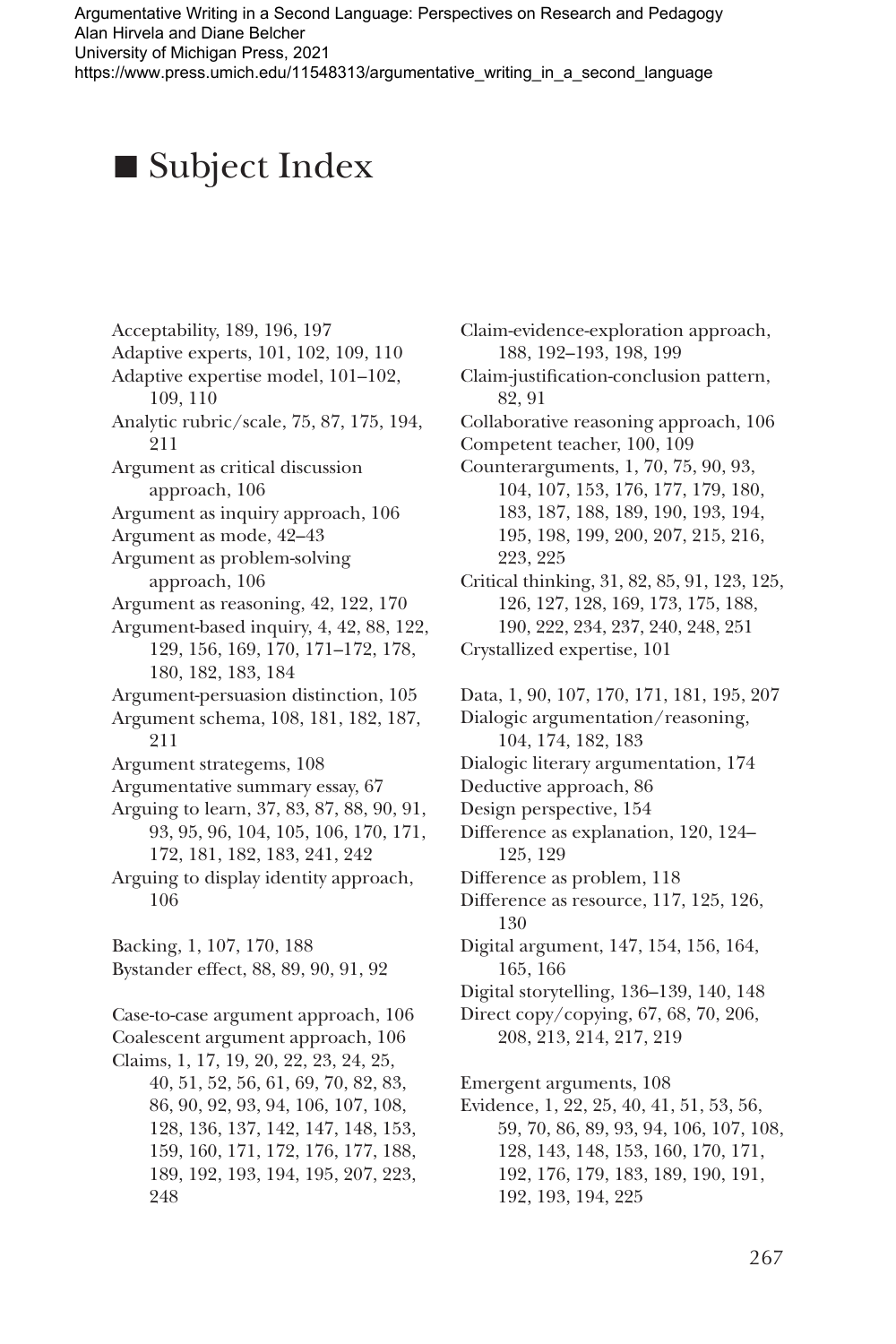**Index**

Experienced-nonexperienced expertise model, 101 Expert teacher, 100, 101, 109 Expansive view of argumentation, 122

Five-paragraph essay, 13, 17, 19, 33, 107, 242, 247, 250 Fluid expertise, 101

Genre/genre-based instruction, 17, 19, 22, 33, 36, 42, 43, 48, 49, 50, 51, 54, 57, 61, 62, 71, 124, 129, 136, 147, 149, 205, 206, 207, 208, 209, 211, 212, 213, 217, 218, 220, 248

Holistic rubric/scale, 69, 70, 75, 94–95, 192

Hybrid approach to instruction, 224, 237, 238

Hybrid model of instruction, 82, 83, 95–96

Informal reasoning, 189, 191, 199

Inductive (indirect) approach, 84, 86, 87, 88, 95, 96

Knowledge telling, 206, 207, 213, 217 Knowledge transforming, 15, 204, 206, 207, 214, 218

- Learning to argue, 4, 7, 37, 83, 88, 91, 92, 93, 95, 96, 104, 105, 116, 121, 156, 170, 171, 172, 178, 181, 182, 183, 208, 240, 241, 242, 245, 246, 251, 253
- Logic, 7, 104, 122, 170, 188, 191, 192, 199

Middle ground/middle way, 86, 88 Multilingual conceptualization of

argumentation, 121

- Multimodal literacies, 136 Multimodal/multimodality, 38, 136, 148, 154, 155
- Multimodal model, 224, 227–229, 236, 237
- Myside bias, 108, 183

Non-adversarial argumentation approach, 105 Novice-expert teacher distinction, 100 Novices (as students), 14, 20, 23, 24, 25, 26, 27, 28, 252 Novices as experts, 252 Novice teacher, 100, 109 Paraphrasing, 68, 70, 75, 77, 205

- Pedagogical content knowledge, 102, 104, 105, 107, 108, 110, 111
- Peer review, 8, 74, 93, 94, 172, 175, 228, 229, 232, 233, 235, 236, 237
- Persuasion/persuasive, 16, 33, 36–37, 38, 39, 42, 53, 92, 93, 142, 170
- Plagiarism, 137, 206, 215
- Position paper, 39, 40, 51, 53, 86

Practical reasoning argument

approach, 106

Problem-solution paper, 19, 20, 36, 38, 42, 136, 226

Reader responsible, 85, 250 Reasons, 1, 40, 41, 82, 93, 106, 128, 145, 164, 188, 190, 196, 197, 225 Rebuttal/refutation, 1, 70, 92, 107, 145, 170, 176, 177, 183, 187, 188, 189, 193, 194, 195, 207, 215, 216, 225 Reflection, 181, 228, 233, 244, 245, 246, 247, 251, 252 Reflective argument approach, 106 Rhetorical flexibility, 14, 16, 18 Routine experts/expertise, 101, 102,

109, 110

Rubrics, 33, 39, 41, 43, 69, 100

Scaffolding, 8, 40, 49, 50, 59, 61, 90, 95, 104, 183, 190, 206, 210 Science writing heuristic approach, 171, 176 Single argument approach, 106

- Social practices orientation, 33, 36, 170, 220
- Solo argument approach, 106

Quotation, 68, 77, 162, 205, 213, 214, 215, 217, 218